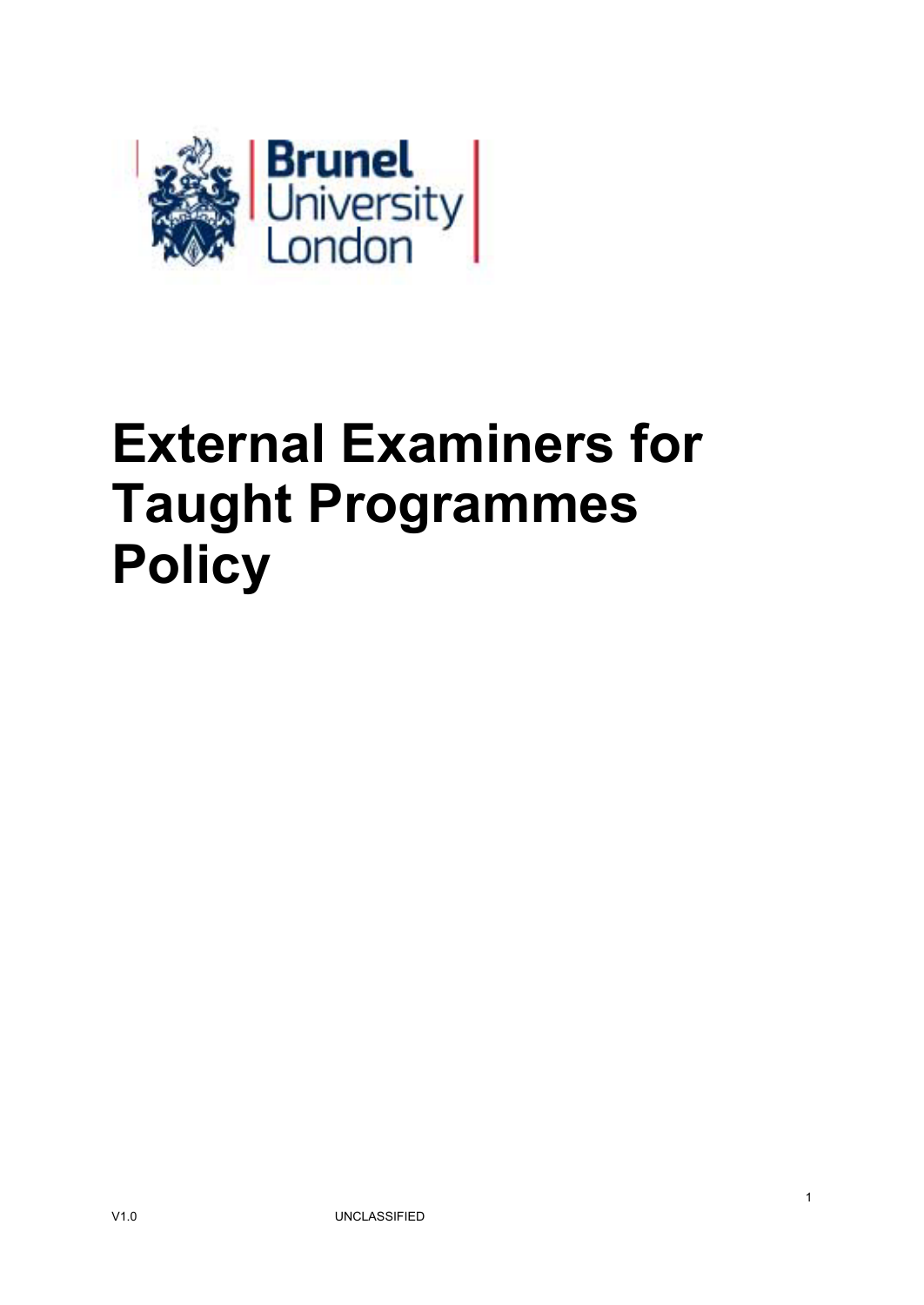## **Documentation Management**

#### Document Record

| <b>Maintained by:</b>                  | <b>Quality Assurance</b>                                 |
|----------------------------------------|----------------------------------------------------------|
| Owned by:                              | <b>University Education Committee</b>                    |
| <b>Approval Date:</b>                  | May 2022                                                 |
| <b>Location of Master</b><br>Document: | https://intra.brunel.ac.uk/s/QSO/Team/External Examiners |

## Version Control

| <b>Version</b> | Document Amendments          | <b>Amended</b><br><b>By</b> | <b>Date</b> | <b>Approved</b><br><b>By</b>         |
|----------------|------------------------------|-----------------------------|-------------|--------------------------------------|
| 1.0            | First publication of Policy. | N/A                         | May 2022    | University<br>Education<br>Committee |
|                |                              |                             |             |                                      |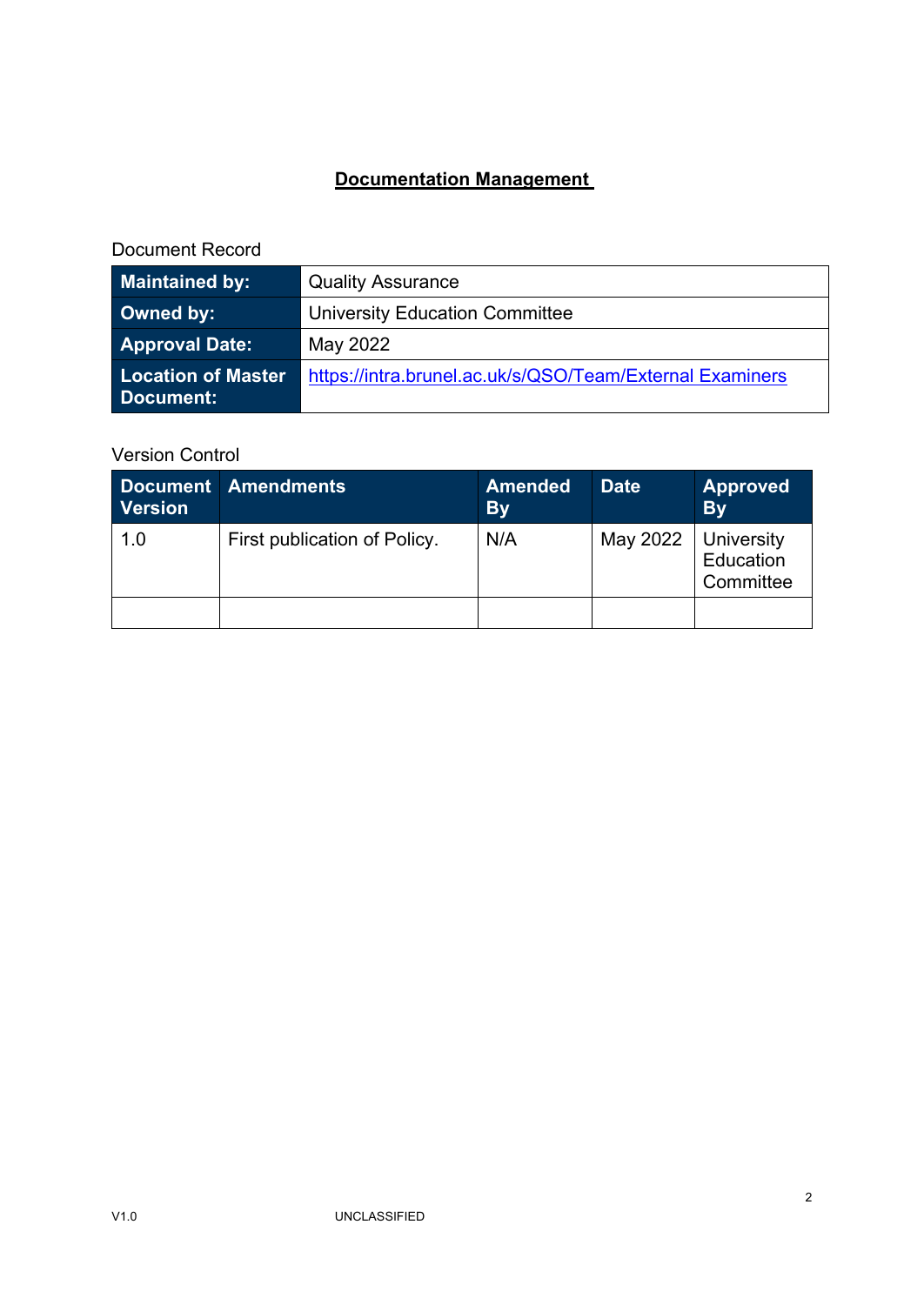## **External Examiners for Taught Programmes Policy**

#### **1 Introduction**

- 1.1 This Policy applies to all External Examiners for taught programmes appointed by the University, and all University staff involved in the external examining process.
- 1.2 This Policy and the University's practices relating to External Examiners are informed by the Quality Assurance Agency's [Advice and Guidance on](https://www.qaa.ac.uk/en/quality-code/advice-and-guidance)  [External Expertise.](https://www.qaa.ac.uk/en/quality-code/advice-and-guidance)
- 1.3 The University's regulatory requirements for External Examiners are presented in Section D of [Senate Regulation 4.](https://www.brunel.ac.uk/about/administration/governance-and-university-committees/senate-regulations) This Policy supports those regulations and provides operational guidance on all aspects of the external examining process.
- 1.4 The University appoints, at minimum, one External Examiner to each of its taught awards. External Examiners may be appointed to examine multiple awards.
- 1.5 An External Examiner's appointment is at programme level, but where there is a team of External Examiners assigned to a programme/s, there may be specific areas of responsibility as arranged by the relevant programme team.
- 1.6 External Examiners for taught programmes are appointed for a period of four years, but the appointment may be extended by Senate for one further year where appropriate (see Senate Regulation 4.68).

#### **2 The Role of an External Examiner**

- 2.1 As per Senate Regulation 4.80, the role of an External Examiner is to provide informative comment and recommendations on whether:
	- The University is **maintaining the threshold academic standards** set for its awards in accordance with the frameworks for higher education qualifications, applicable subject benchmark statements and relevant professional and statutory bodies.
	- The **assessment process measures student achievement rigorously and fairly** against the intended outcomes of the programme(s) and is conducted in line with the institution's policies and regulations.
	- The **academic standards and the achievements of our students are comparable** with those in other UK higher education institutions of which the external examiner has experience.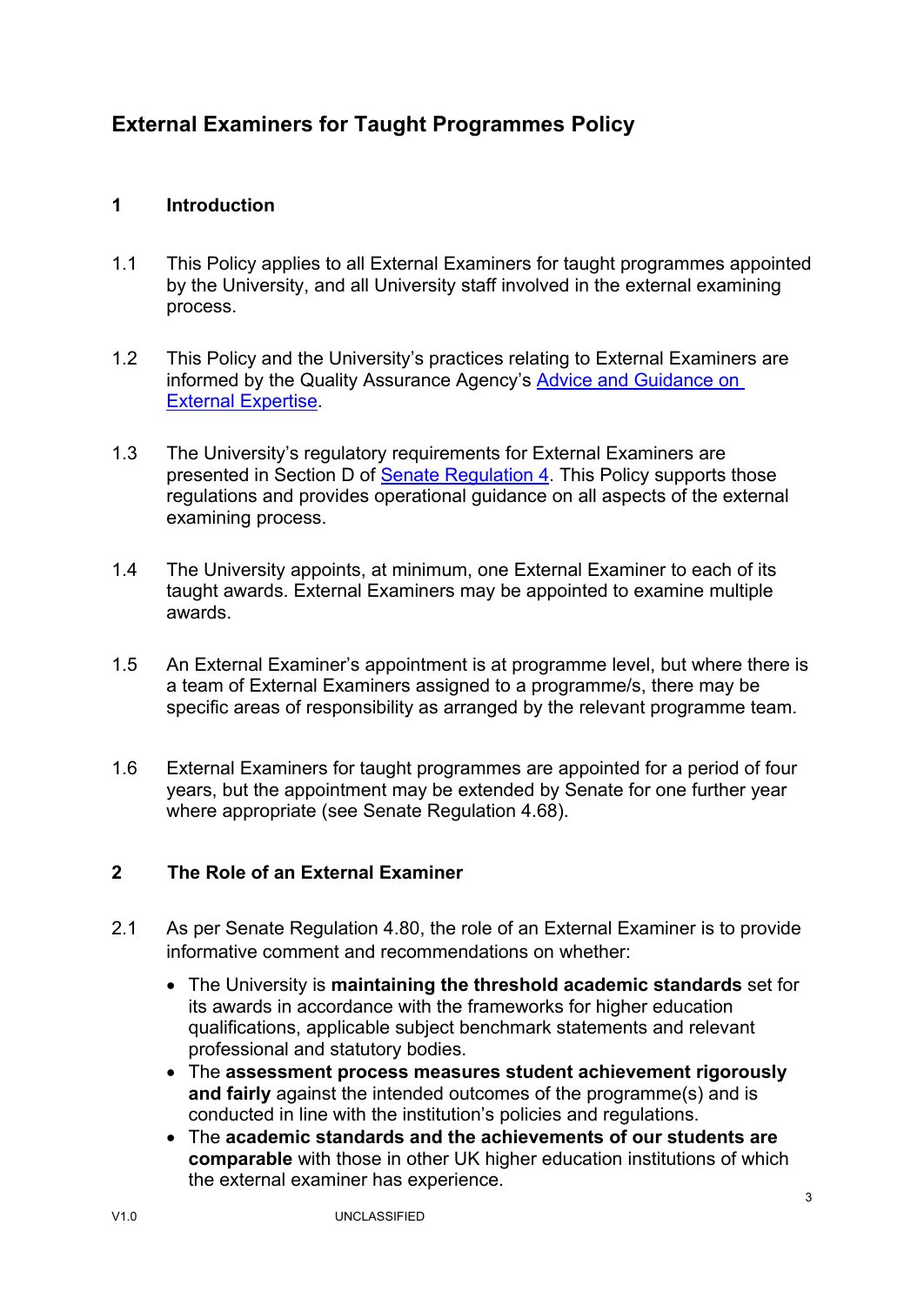- 2.2 External Examiners are also appointed to provide informative comment and recommendations regarding:
	- **Good practice and innovation** relating to learning, teaching and assessment.
	- **Opportunities to enhance** the quality of the learning opportunities provided to students.
- 2.3 External Examiners provide this commentary through the following activities:
	- Scrutiny of assessment briefs/tasks/examination papers prior to issuance.
	- Moderation of student assessments.
	- Attendance at Panels and Boards of Examiners.
	- Engagement with students.
	- Production of an annual report.
- 2.4 The management by the University of each of these activities is outlined in the Policy.

## **3 Responsibilities**

3.1 Staff from across the University support the external examining process, from nomination to reporting. The table below outlines the division of responsibility.

| <b>Process</b>                                                                                                      | <b>Responsibility</b>                                 |  |
|---------------------------------------------------------------------------------------------------------------------|-------------------------------------------------------|--|
| Selection and nomination of External<br>Examiners (including the replacement of an<br><b>External Examiner)</b>     | Academic Departments                                  |  |
| Formal recommendations for the appointment<br>of External Examiners, or for the extension of<br>a period of service | <b>Chair of College</b><br><b>Education Committee</b> |  |
| Approval of External Examiners or the<br>extension of a period of service                                           | <b>Provost (via Quality</b><br>Assurance)             |  |
| <b>Appointment of External Examiners</b>                                                                            | <b>Quality Assurance</b>                              |  |
| University induction of External Examiners                                                                          | <b>Quality Assurance</b>                              |  |
| <b>Local induction of External Examiners</b>                                                                        | <b>Academic Departments</b>                           |  |
| <b>Providing External Examiners with</b><br>assessment briefs/tasks/examination papers<br>for sign off              | <b>Academic Departments</b>                           |  |
| Providing External Examiners with samples of<br>student work                                                        | <b>Academic Departments</b>                           |  |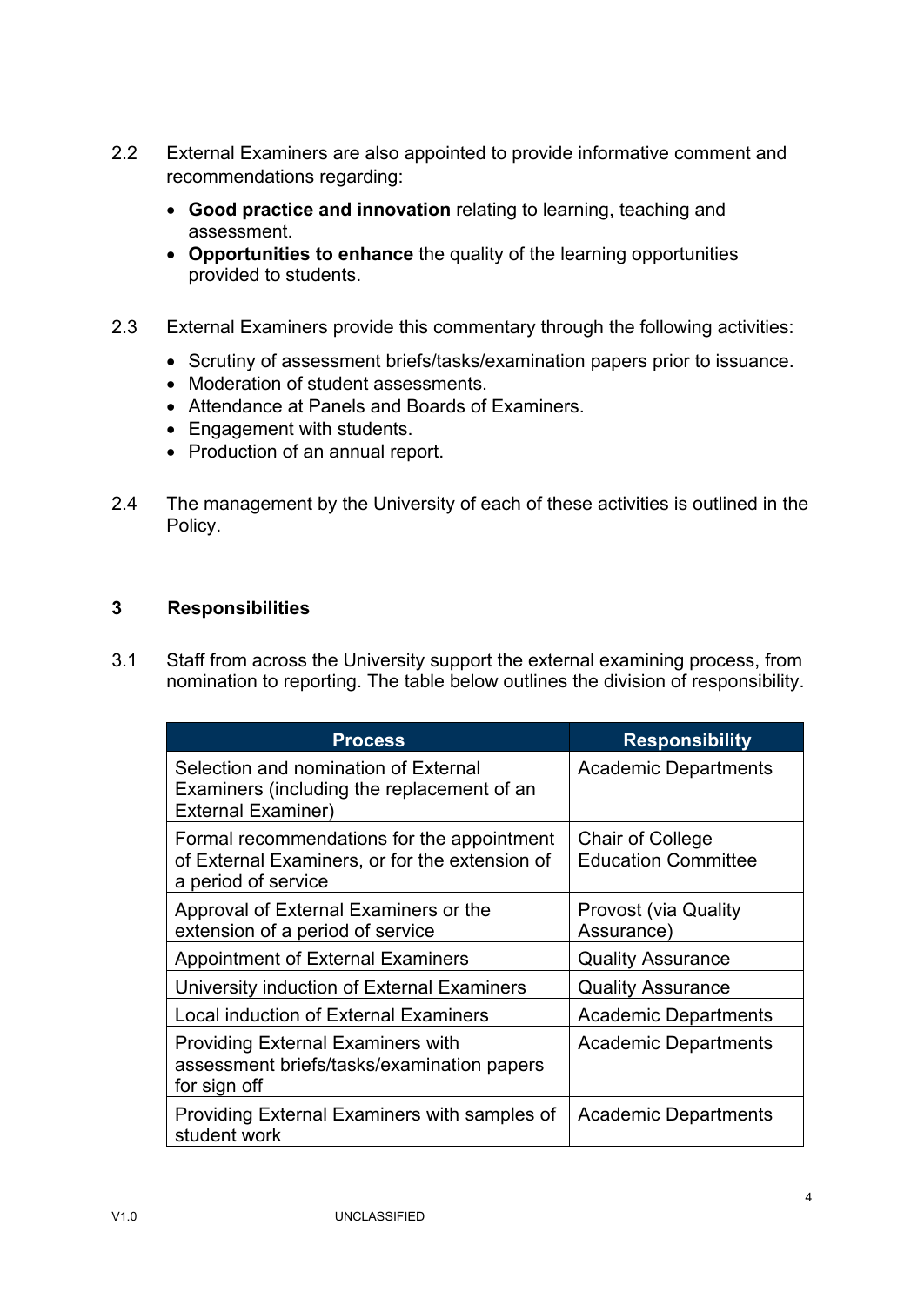| <b>Process</b>                                                                            | <b>Responsibility</b>                                                                            |  |
|-------------------------------------------------------------------------------------------|--------------------------------------------------------------------------------------------------|--|
| Arranging for External Examiners to meet with<br>students                                 | <b>Academic Departments</b>                                                                      |  |
| Inviting External Examiners to Panels and<br><b>Boards of Examiners</b>                   | <b>Academic Departments</b>                                                                      |  |
| Providing External Examiners with paperwork<br>for Panels and Boards of Examiners         | <b>Academic Departments</b>                                                                      |  |
| Liaison with External Examiners regarding<br>proposed programme modifications             | <b>Academic Departments</b>                                                                      |  |
| <b>Payment for External Examiners including</b><br>expenses                               | <b>Quality Assurance</b>                                                                         |  |
| Management of the reporting system for<br><b>External Examiners</b>                       | <b>Quality Assurance</b>                                                                         |  |
| <b>Responding to External Examiners Reports</b>                                           | • Academic Departments<br>• Quality Assurance for<br>University comments                         |  |
| Scrutiny of responses to External Examiners                                               | • Associate Deans<br>(Quality Assurance)<br>• Quality Assurance<br>• Vice Provost<br>(Education) |  |
| Managing an External Examiner's end of<br>appointment                                     | • Quality Assurance                                                                              |  |
| Notifying Academic Departments of External<br>Examiners approaching the end of their term | • Quality Assurance                                                                              |  |

## **4 Selection, Nomination and Appointment**

#### **Selection and Nomination**

- 4.1 Academic Departments are responsible for the identification, initial contact and formal nomination of External Examiners.
- 4.2 Nominations for External Examiners must be made in accordance with the University's criteria and requirements, as presented in Senate Regulation 4.69 - 73. Advice regarding the suitability of an External Examiner may be sought from Quality Assurance.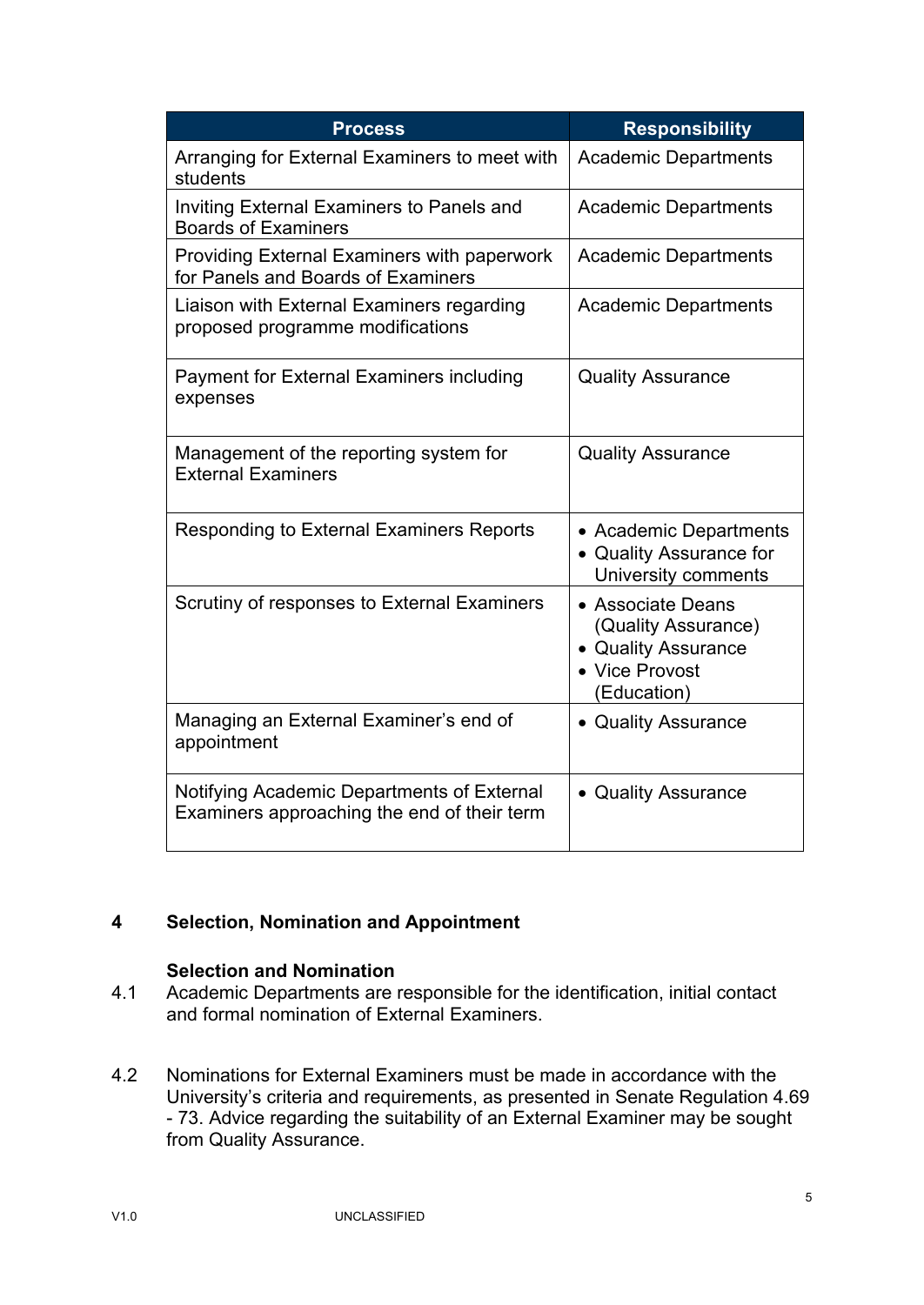- 4.3 All nominations for External Examiners must be made using the "Recommendation for the Appointment of an External Examiner for a Taught Programme" form available [here,](https://www.brunel.ac.uk/about/quality-assurance/external-examiners) and once approved by the Chair of their College Education Committee, submitted to Quality Assurance via [external@brunel.ac.uk.](mailto:external@brunel.ac.uk)
- 4.4 Where required, Academic Departments may request either an extension of an External Examiner's appointment (for a maximum of 1 year) or an extension of their duties, for example the addition of a programme to their moderation responsibilities. Requests of this type must be made using the "Application for Extension of External Examiner Appointment or Substantive Change in External Examiner Duties" form available [here](https://www.brunel.ac.uk/about/quality-assurance/external-examiners) and submitted to Quality Assurance via [external@brunel.ac.uk.](mailto:external@brunel.ac.uk)
- 4.5 External Examiner appointments that start or end in the middle of an academic year should be avoided. Where an External Examiner must start mid-year, their contract may be extended such that it ends in August/at the end of the academic year.
- 4.6 Nominations for External Examiners should be submitted to Quality Assurance at least three months before the proposed start.
- 4.7 Nominations are considered in the first instance by the University's Registrar (or nominee), and then by the Provost for approval on behalf of Senate.

#### **Appointment**

- 4.8 Following approval by the Provost of an External Examiner, Quality Assurance will manage the formal appointment process. This includes:
	- Conducting employment checks.
	- Setting up of the External Examiner within the University's system.
	- Notifying Senate of the External Examiner's appointment.
	- Arranging for Human Resources to set the External Examiner up in CHIME.
	- Entering details of the External Examiner and their programme responsibilities on the University's external [website.](https://www.brunel.ac.uk/about/quality-assurance/external-examiners)
- 4.9 When confirming their appointment, Quality Assurance will provide an External Examiner with a welcome letter which includes an overview of the role and links to the relevant University documents; and will invite the External Examiner to the next University induction (See Section 5).
- 4.10 Close to their appointment, External Examiners will be provided with their Brunel account details and access to previous External Examiner reports.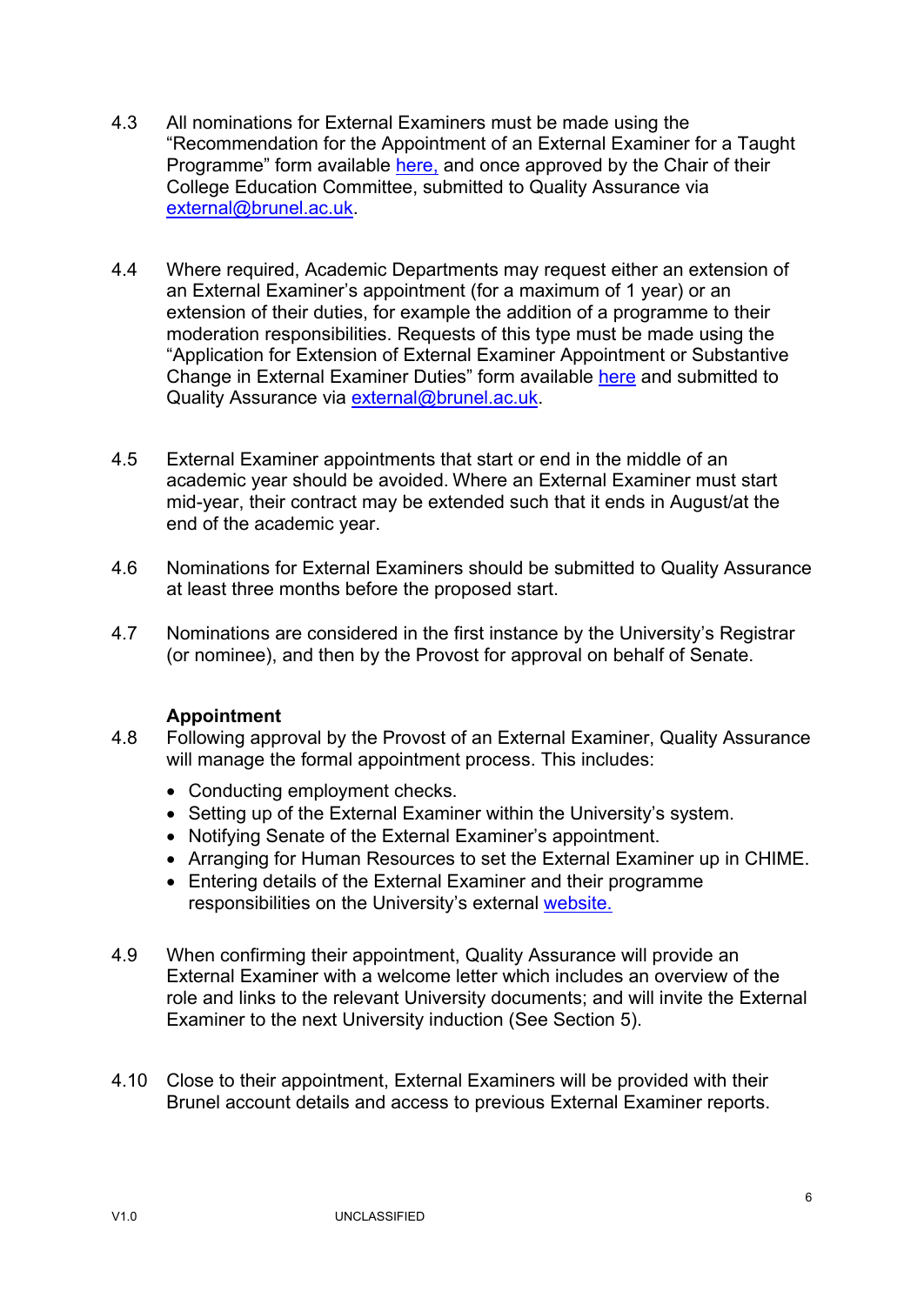- 4.11 Departments will be informed of an External Examiner's appointment by Quality Assurance and on receipt of that communication will provide the following directly to the External Examiner:
	- Links and access to assessment/assessment systems e.g. WISEflow.
	- Links to curriculum documents including all relevant programme specifications and block outlines.
	- Relevant handbooks (or links to).
	- Information about the Department e.g. staff roles and responsibilities, list of programmes, noting those that are accredited, student numbers etc.
	- Where there are multiple External Examiners appointed to a programme, details of the other External Examiners and confirmation of responsibilities.
	- The schedule of examinations and other assessments, meetings and dates when work will be available for the first year.
	- Copies of any relevant department/college regulations or associated policies, particular those relating to assessment.
- 4.12 At this point the Academic Department should also schedule a local induction for the External Examiner (see Section 5).

#### **5 Induction of External Examiners**

#### **University Induction**

- 5.1 Quality Assurance will deliver a University Induction for new External Examiners every October and March. The Induction is delivered online.
- 5.2 The University Induction for External Examiners will provide an overview of the following:
	- The University.
	- Brunel Programmes.
	- Assessment and External Examining at Brunel.
	- Panels and Boards of Examiners at Brunel.
	- Brunel Academic Regulations.
	- The Annual Reporting Process.

#### **Local Induction**

- 5.3 In addition to the University Induction, a local induction, provided by the Academic Department/programme must be arranged prior to the External Examiner undertaking any work. This induction may be in person or online.
- 5.4 The local induction should be attended by the relevant programme leaders, academics delivering on the programme, and the External Examiner's primary contact within the associated Taught Programmes Office (TPO) or equivalent. Where possible, students should be invited.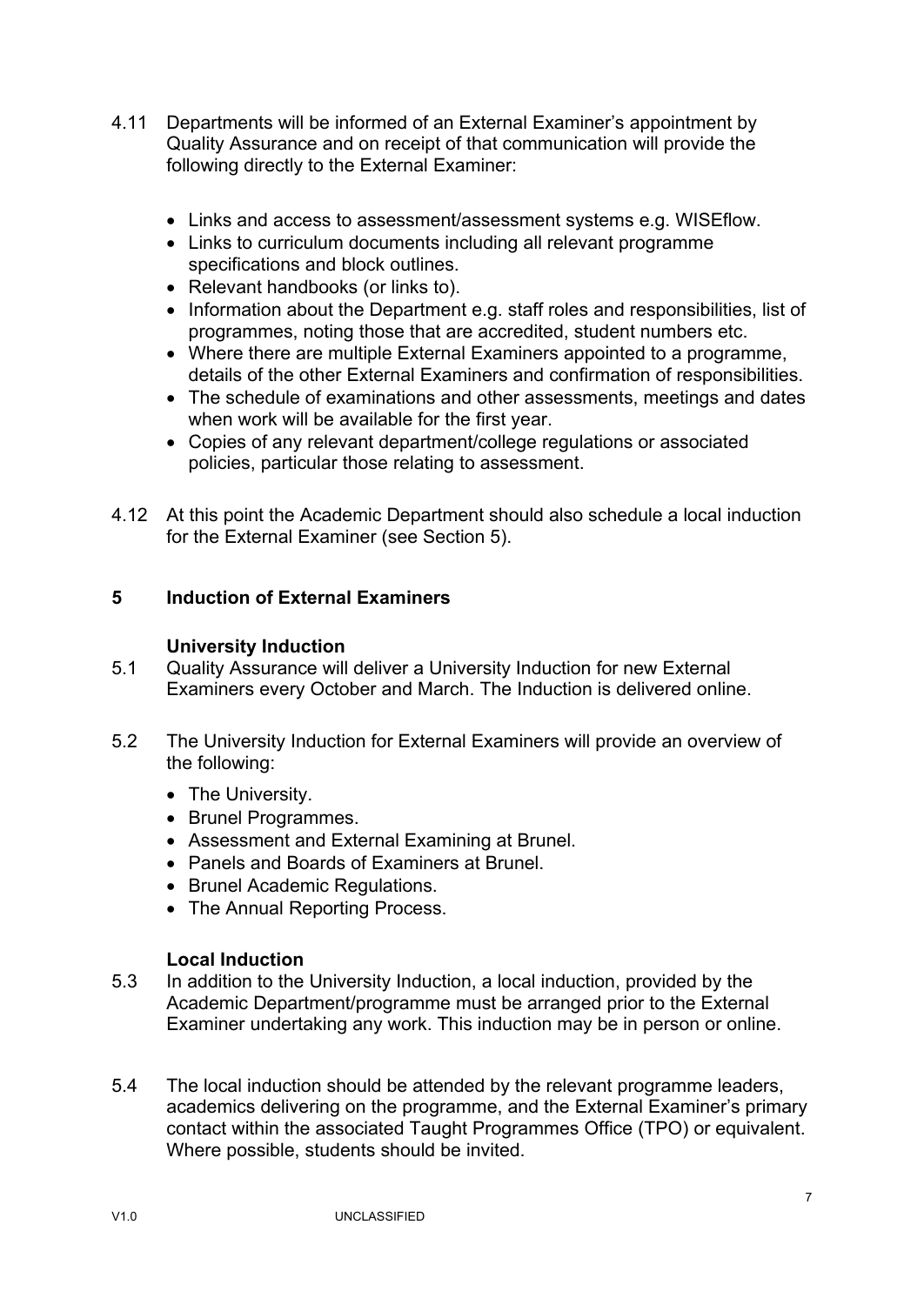- 5.5 The local induction should cover, at minimum, the following:
	- The Academic Department's teaching, learning and assessment strategy.
	- Roles and responsibilities within the Academic Department, and related programmes.
	- Guidance on the programmes the External Examiner is responsible for, including:
		- o how the programme is organised/scheduled;
		- o the teaching and assessment strategy, including marking and moderation;
		- o accrediting body requirements (if relevant); and
		- o variations to Senate Regulations (if relevant).
	- The annual calendar for the Academic Department, including the timing of Panels and Boards of Examiners.
	- Parameters of the relationship between the Academic Department and the External Examiner, for example:
		- $\circ$  the schedule for the scrutiny of assessment;
		- o how assessment documentation will be provided;
		- $\circ$  how communication will be managed;
		- o frequency and format of meetings; and
		- o clarification on the type of information or materials the External Examiner would need to undertake their work for the University.
	- How to raise issues

## **6 The Assessment Process**

#### **Scrutiny of assessment briefs/tasks/examination papers prior to issuance**

- 6.1 As per Senate Regulation 4.4, Academic Departments must provide External Examiners with all summative assessments tasks/papers/examinations prior to them being issued to students, and should request feedback on the assessment design.
- 6.2 Where an External Examiner provides feedback and recommendations regarding an assessment, this must be considered by the Academic Department and the External Examiner should be provided with a response.
- 6.3 External Examiners should be provided with all summative assessment tasks/papers/examinations with sufficient time for them to provide comments and for the assessments to be revised if appropriate. When providing this documentation, Academic Departments should give careful consideration to the workload of the External Examiner in relation to their own institution/substantive role.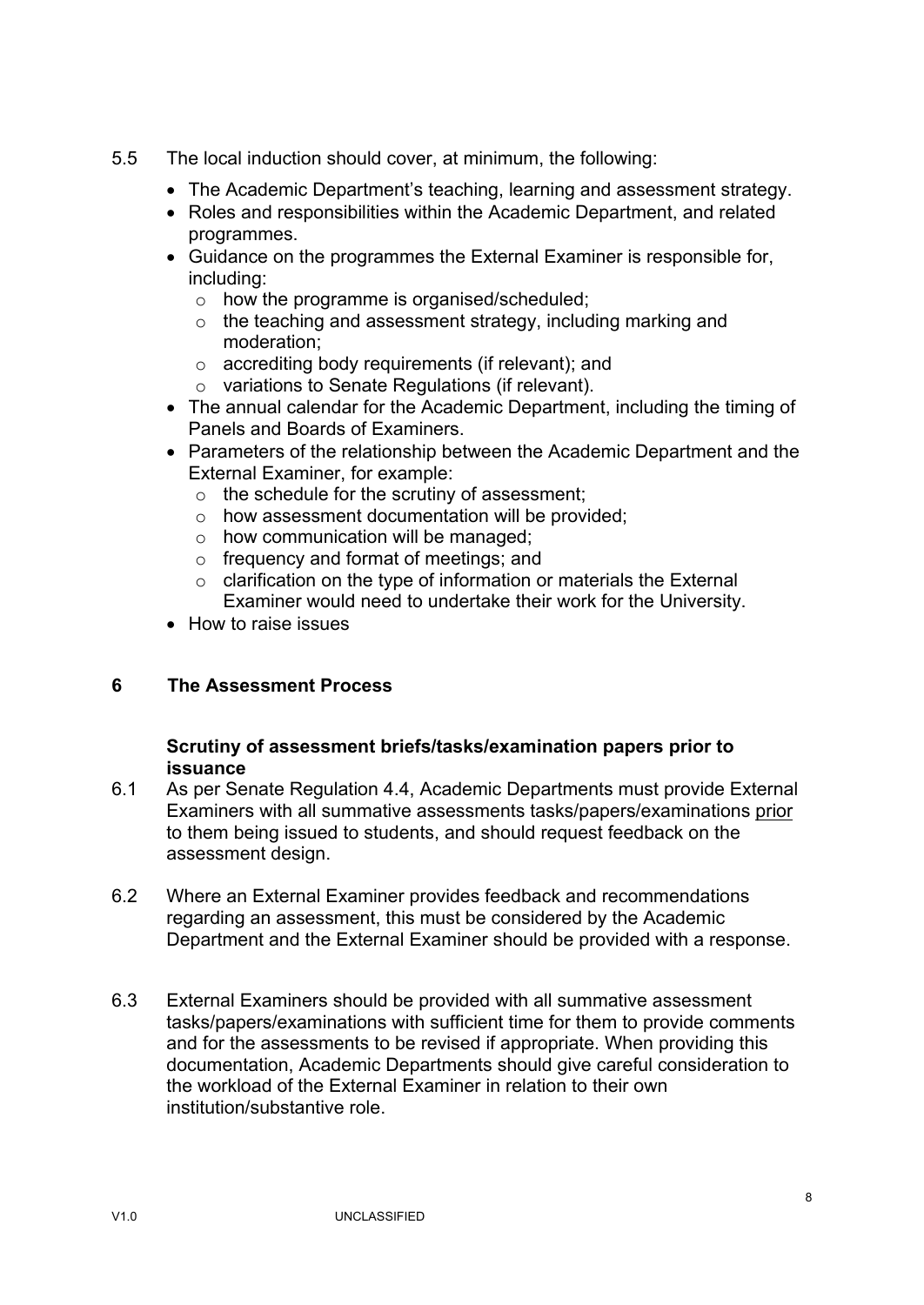- 6.4 Generally, and as per Senate Regulation 4.82: External Examiners should have access to any available material they deem necessary to reach the judgments required by their position.
- 6.5 When reviewing assessment tasks/papers/examinations, External Examiners should consider the following:
	- Appropriateness of the assessment in the context of learning outcomes and FHEQ level.
	- Appropriateness of the assessment in the context of the academic discipline and associated careers.
	- Appropriateness of the assessment in the context of the block outline.
	- Clarity of instruction/quality of communication to students.
	- Appropriateness of case studies, examples etc.
	- Appropriateness of the grading/marking scheme.

#### **Moderation of student assessments**

- 6.6 External Examiners must conduct moderation for all relevant modular/assessment blocks. To conduct this moderation, External Examiners must be provided, for each assessment, with:
	- A copy of the assessment task
	- Any available indicative content/model answers
	- A full set of provisional grades/marks for all students attempting the assessment;
	- All internal moderation or double marking records;
	- A sample of assessed student work
- 6.7 Senate Regulation 4.85-89 defines the following in relation to External Examiner moderation of student assessments:
	- Sample sizes.
	- Specific requirements regarding the moderation of postgraduate taught dissertations or undergraduate final year project.
	- The limit on the amount of moderation work which should be undertaken by an External Examiner on an annual basis.
	- and the types of assessment which should be moderated
- 6.8 Where the total amount of assessment which requires moderation exceeds the limits defined in Senate Regulation 4.85, additional External Examiners should be appointed to the programme in question.
- 6.9 Academic Departments must make available to an External Examiner all assessments that require moderation. This may be via WISEflow or through secure hard or soft copy.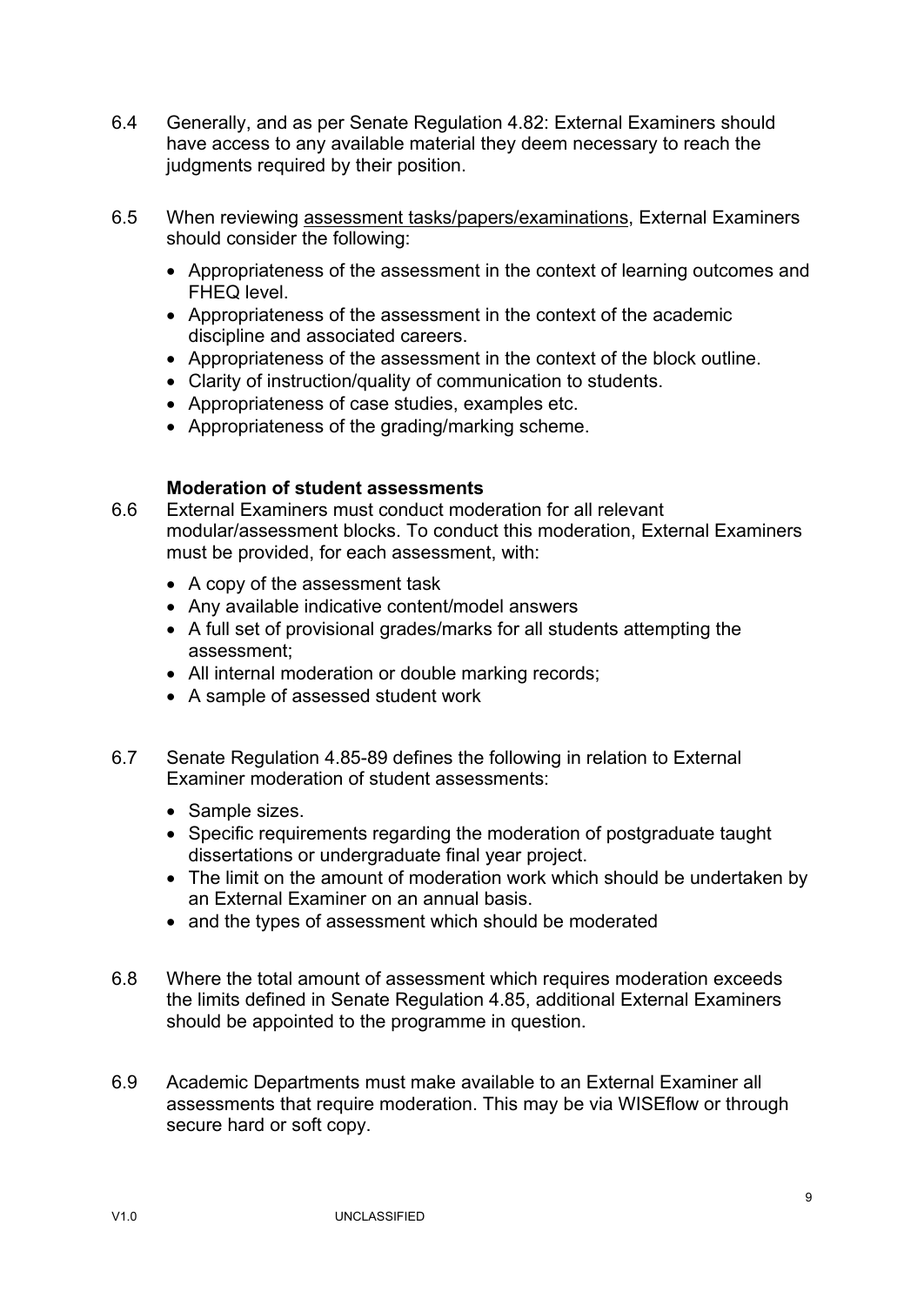- 6.10 When providing samples of student work to External Examiners, Academic Departments must provide specific instruction on the location and range of assessments which should be moderated.
- 6.11 When reviewing student work, External Examiners should consider the following:
	- The standards demonstrated by students and their performance in relation to their peers on comparable programmes at other institutions
	- Quality of the assessment process: marking; internal moderation including consistency of practice; double marking (where applicable)
	- Quality of feedback, for example:
		- o Is it consistent with the mark/grade given?
		- $\circ$  Is it of sufficient quantity?
		- o Does it clearly identify strengths but also highlight areas for improvement?
		- o Are feedback practices consistent across blocks?
- 6.12 As per Senate Regulation 4.85, External Examiners are not required to study each piece of work in detail, but are required to satisfy themselves that the work is of the appropriate standard, comparable with that of other United Kingdom higher education institutions and that the marks assigned reflect the published marking criteria and intended learning outcomes.

#### **Attendance at Panels and Boards of Examiners**

- 6.13 Academic Departments must invite External Examiners to all Panels and Boards of Examiners where the programmes the External Examiner is responsible for are to be considered.
- 6.14 External Examiners should be informed of the dates for Panels and Boards of Examiners as soon as they are available (ideally at the beginning of the academic year) and in sufficient time to allow the External Examiner to arrange/confirm availability, and also scrutinise any materials.
- 6.15 Specific responsibility for communication by the Academic Department with External Examiners regarding Panels and Boards of Examiners, including the circulation of materials for each meeting, shall be determined by the College.
- 6.16 The role of an External Examiner at a Panel of Examiners is as follows:
	- To fully participate in discharging the responsibilities of the Panel as set out in Senate Regulation 4.56.
	- To comment on specific assessment tasks.
	- To contribute to the quality assurance of the assessment process as it relates to individual modular/assessment blocks.
	- To contribute to Panel discussion and decision making as required.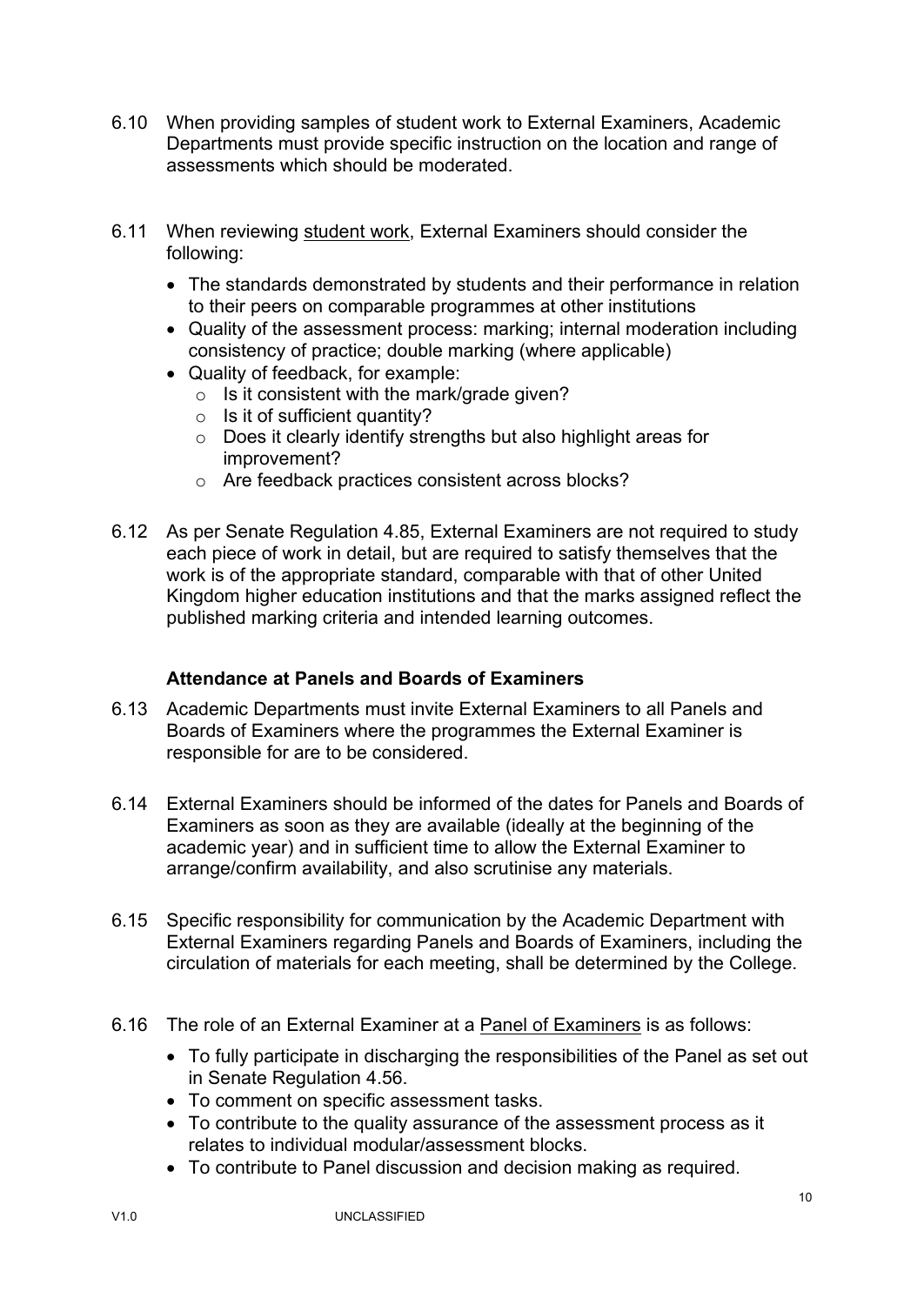- To observe process and help ensure that Boards operate:
	- o fairly;
	- o consistently;
	- o in line with the University's regulations; and
	- $\circ$  in the interest of students.
- 6.17 Attendance of each External Examiner for each Programme considered at a Panel of Examiners is a requirement. Where necessary, the External Examiner may engage with and support the Panel through correspondence. In this instance, Chairs of Panels of Examiners are required to ensure that the External Examiner's comments and/or queries are specifically addressed by the Panel, and, where required, a response is provided to the External Examiner.
- 6.18 The role of an External Examiner at a Board of Examiners is as follows:
	- To fully participate in discharging the responsibilities of the Board as set out in 4.61
	- To comment and give advice on the structure, content and assessments of programmes as they deem appropriate
	- To comment on the overall conduct of the assessment process, the performance of candidates and matters relating to the programme as a whole.
	- To contribute to Board discussion and decision making as required
	- To observe process and help ensure that Boards operate:
		- o Fairly
		- o Consistently
		- $\circ$  In line with the University's regulations
		- $\circ$  In the interest of students
- 6.19 Each External Examiner for a Board of Examiners should be invited to participate in the Board. Where appropriate, an External Examiner may engage with the Board through correspondence. In this instance, Chairs of Boards of Examiners are required to ensure that any comments or queries raised by the External Examiner are specifically addressed by the Board, and, where required, a response is provided to the External Examiner.
- 6.20 Where a Board of Examiners recommends an award, the authorisation of an External Examiner assigned to that Board is required. In this instance, the role of the External Examiner is to confirm that the University has followed its regulations regarding the awarding of students.
- 6.21 Where an External Examiner raises a query or a concern regarding the operation of a Panel of Examiners or Board of Examiners, this should be referred to the relevant member of staff within the Academic Department or Taught Programmes Office (or equivalent); or if appropriate, the University's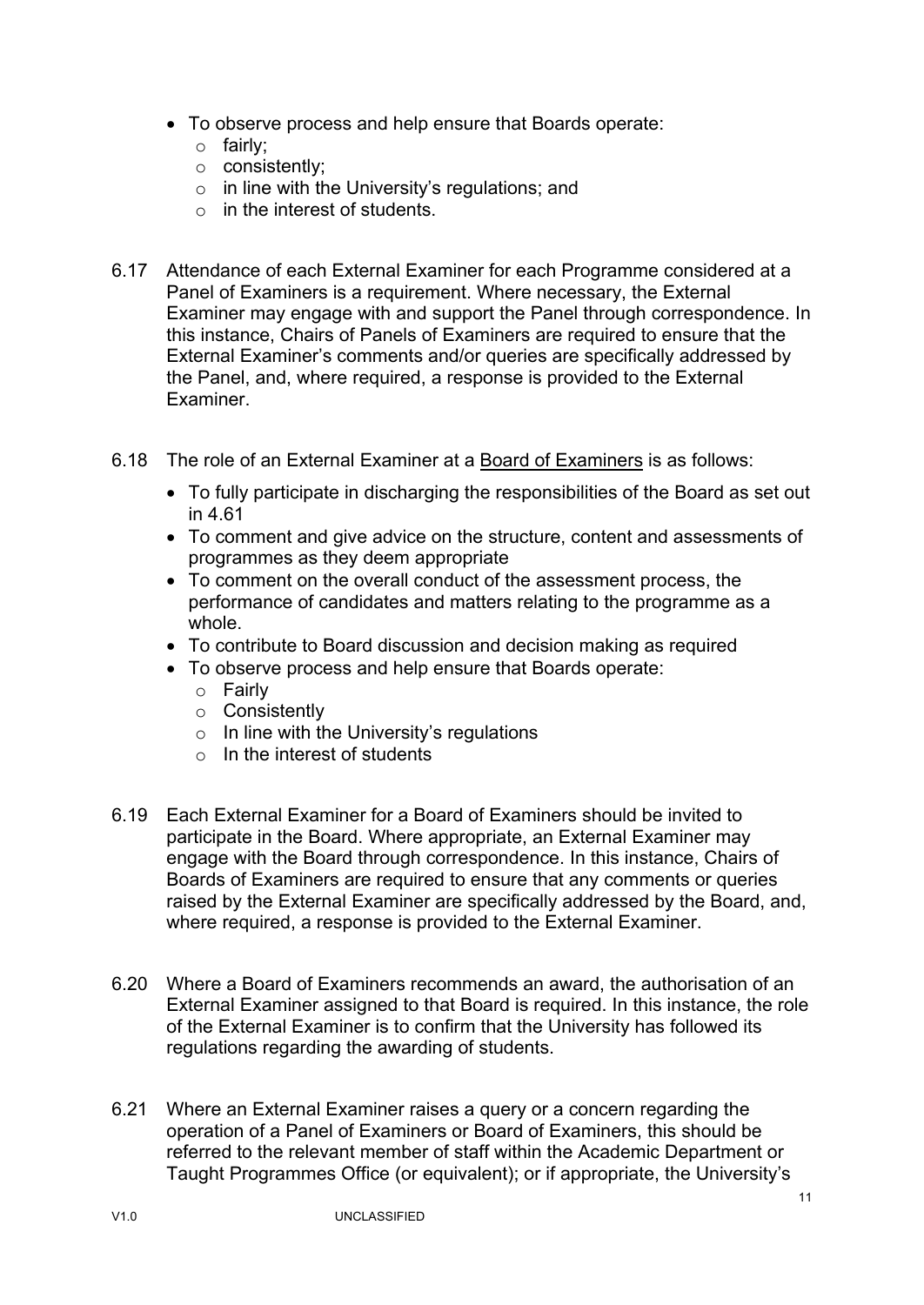Quality Assurance Team via [External@brunel.ac.uk.](mailto:External@brunel.ac.uk)

6.22 As per Senate Regulation 4.96: Where an External Examiner has serious concerns about the decisions of a Panel or Board of Examiners, he or she should make the reasons for concern clear to the Chair and write to the Vice-**Chancellor** 

## **7 The Annual Reporting Cycle**

- 7.1 Production of the Annual Report rests with the External Examiner, and the report should be based on their activity since their last report (typically a 12 month period).
- 7.2 For new appointments, the first External Examiner Report should be based on all activity leading up to the production of their first report.
- 7.3 External Examiners are requested by Quality Assurance to submit their annual report by the  $31<sup>st</sup>$  of July each year.
- 7.4 Upon receipt of an Annual Report, Quality Assurance will identify those points raised by the External Examiner which require a response, either by the related programme team or by the University, and will produce a Response Form.
- 7.5 External Examiner Response Forms are uploaded to the University's External Examiner reporting system, and each Response Form includes a link to the Annual Report.
- 7.6 External Examiner Reports and response forms are available to staff and students via the **External Examiner Report Page once the response has been** approved.
- 7.7 External Examiner Reports may be provided by Academic Departments to external parties, such as accrediting or regulatory bodies. In this instance, the report will need to be exported from the University's system by way of printing it to PDF.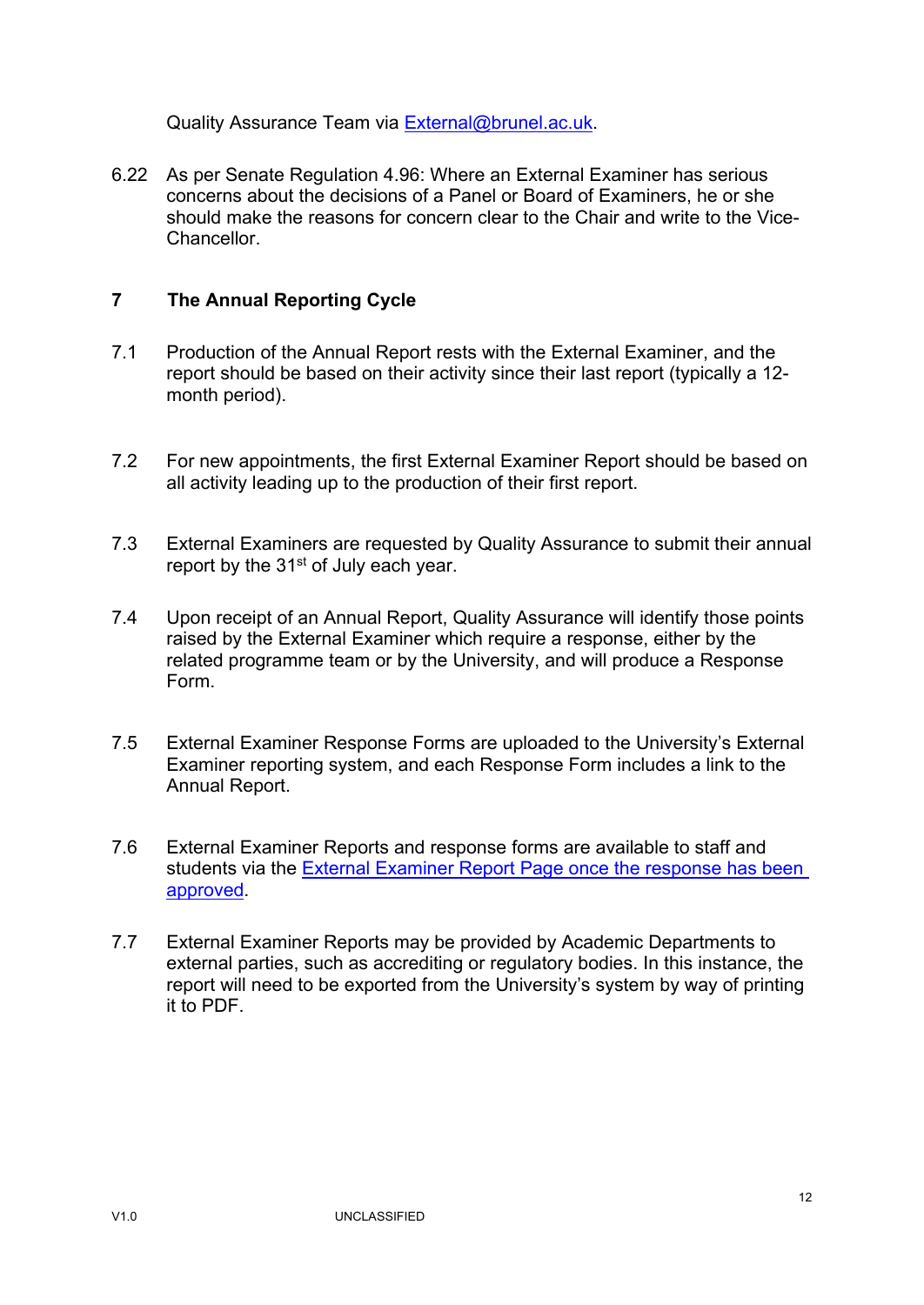#### **8 Responding to External Examiner Reports**

- 8.1 On receipt of an External Examiner Annual Report (via the Response Form), programmes should give full consideration to the comments made by the External Examiner.
- 8.2 The Academic Department is responsible for responding to its External Examiner reports. Typically, this is undertaken by programme leaders, Heads of Department or Directors of Teaching and Learning. Where required, Quality Assurance or the Vice Provost (Education) will provide a formal response to an External Examiner report/comment.
- 8.3 Where an External Examiner raises a point which cannot be addressed by the primary responder, for example, matters relating to Academic Department/programme administration, consultation with the relevant managerial staff must take place and a direct response to the External Examiner should be provided in the Response Form.
- 8.4 When responding to External Examiner comments, staff should consider the following:
	- Is the response addressed directly to the External Examiner? (ie. "Dear X", not "The External Examiner has stated…")
	- Does the response address all of the External Examiner's comments?
	- Do any references to future action on the part of the programme provide specific timescales and expected outputs?
	- Is the response appropriate considering its publication to students and the wider University?
	- Does this response identify (even inadvertently) specific students? If so, the response should be amended.

## **9 Reporting and Consideration of External Examiner Reports**

9.1 Reporting and consideration of External Examiner Reports should be conducted as follows.

| <b>Level</b>      | <b>Reporting and Consideration</b>                                                                                                                                                                                               |
|-------------------|----------------------------------------------------------------------------------------------------------------------------------------------------------------------------------------------------------------------------------|
| Programme/College | External Examiner reports are considered as part of<br>annual monitoring, and on an ongoing basis where<br>there are specific actions to address.                                                                                |
| University        | On an annual basis, University Education Committee<br>will receive an overview of taught External Examiner<br>reports from the previous academic year. Senate will<br>receive this report via University Education<br>Committee. |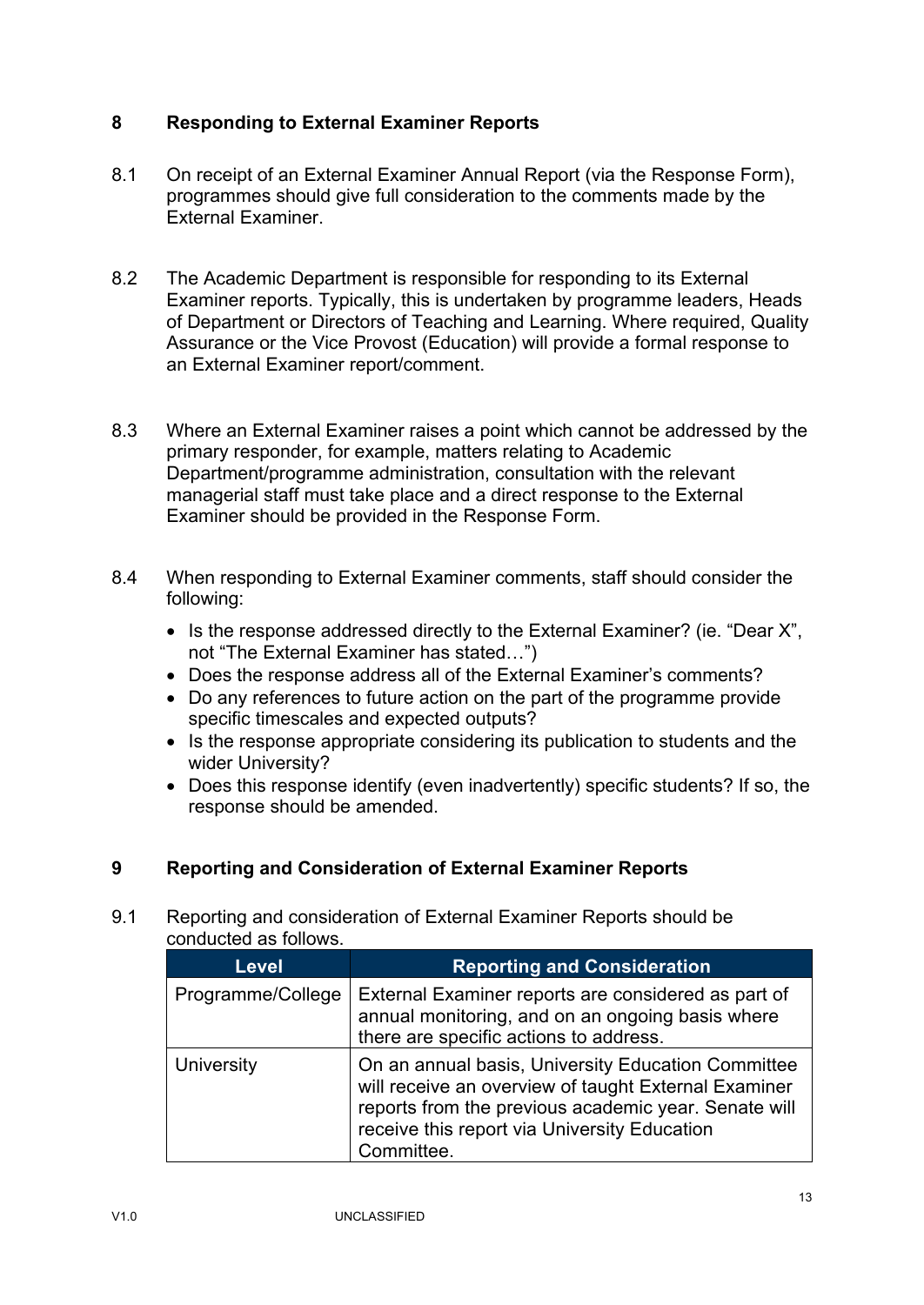## **10 Managing the Ongoing Relationship with External Examiners**

- 10.1 There is an expectation that there is a continuous exchange of information between Academic Departments and their External Examiners, so that:
	- There is mutual understanding between both parties regarding timescales and respective workloads.
	- There is an ongoing understanding of the schedule for assessments, Panels of Examiners and Boards of Examiners.
	- The External Examiner is able to easily liaise with the relevant academic or Taught Programmes Office (or equivalent) staff
	- There is an ongoing positive and development discourse, which enhances the associated programmes.

## **11 Consultation on Programme Modification**

- 11.1 External Examiners may be consulted on planned programme modifications. This may be through the annual assessment and reporting cycle, or at other times in the year.
- 11.2 As advised by Quality Assurance, consultation with an External Examiner regarding a proposed programme modification may be required.

## **12 End of term of appointment and termination of appointment**

- 12.1 Quality Assurance will write to External Examiners at the end of their appointment to confirm their term has ended.
- 12.2 An External Examiner may terminate their appointment at any time by writing to the Vice-Chancellor (SR4). Should the Department receive such a notice, it should be forwarded immediately to Quality Assurance.
- 12.3 As per Senate Regulation 4.102: The Vice-Chancellor may terminate the appointment of an External Examiner at any time. Premature termination of the appointment may take place if the External Examiner fails to fulfil the responsibilities of the role of the External Examiner as defined by the University. A letter terminating the appointment will be sent by the Registrar.

#### **13 Replacing External Examiners**

13.1 Departments must nominate replacements for External Examiners as per Section 4 of this Policy.